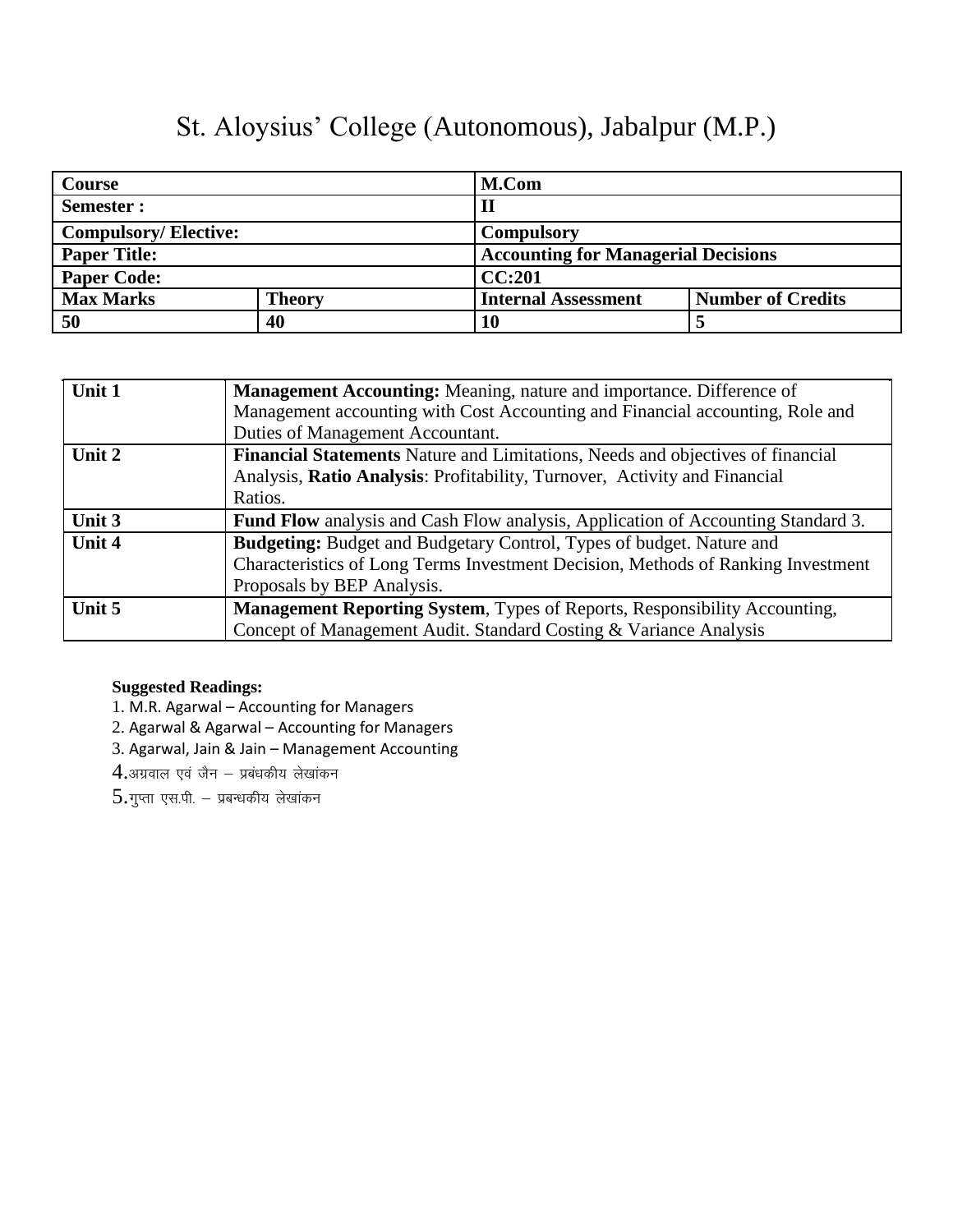| <b>Course</b>               |               | M.Com                            |                          |
|-----------------------------|---------------|----------------------------------|--------------------------|
| Semester :                  |               | $\mathbf H$                      |                          |
| <b>Compulsory/Elective:</b> |               | <b>Compulsory</b>                |                          |
| <b>Paper Title:</b>         |               | <b>Corporate Legal Framework</b> |                          |
| <b>Paper Code:</b>          |               | CC:202                           |                          |
| <b>Max Marks</b>            | <b>Theory</b> | <b>Internal Assessment</b>       | <b>Number of Credits</b> |
| 50                          | 40            | 10                               |                          |

| Unit 1 | The Companies Act, 2013: Definition, types of companies, Memorandum of                      |
|--------|---------------------------------------------------------------------------------------------|
|        | association; Articles of association; Prospectus; Share capital and Membership,             |
|        | Meetings and Resolutions; Company Management; Managerial Remuneration;                      |
|        | Winding up and dissolution of companies.                                                    |
| Unit 2 | The Negotiable Instruments Act, 1881: Definition, Types of Negotiable                       |
|        | Instruments, Negotiation; Holder and holder in due course, Payment in due course;           |
|        | Endorsement and Crossing of cheque; Presentation of negotiable instruments.                 |
| Unit 3 | <b>Competition Act, 2002:</b> Introduction, Features, duties and authorities of Competition |
|        | Commission of India                                                                         |
| Unit 4 | The Consumer Protection Act, 1986: salient features; Definition of Consumer,                |
|        | Right of consumer; Grievance Redressal Machinery.                                           |
| Unit 5 | <b>Regulatory Environment for International Business; FEMA, WTO: Regulatory</b>             |
|        | framework of WTO, basic principles and its character, WTO provisions relating to            |
|        | preferential treatment to developing countries; regional groupings, technical standard,     |
|        | anti-dumping duties and other Non-Tariff Barriers. Custom valuation and dispute             |
|        | settlement, TRIP and TRIMS.                                                                 |

#### **Suggested Readings:**

1. Singh, Avtar: Law Relating to Monopolies, Restrictive and Unfair Trade Practices, Eastern Book Co., Lucknow.

- 2. The Companies Act, 2013
- 3. The Negotiable Instruments Act, 1881
- 4. SEBI Act, 1992, Nabhi Publication, Delhi.
- 5. Amarchand D, Government and Business, Tata McGraw Hill, New Delhi
- 6. Securities (Contract and Regulation) Act 1956
- 7. Jain Narang ‐ Corporate Legal Framework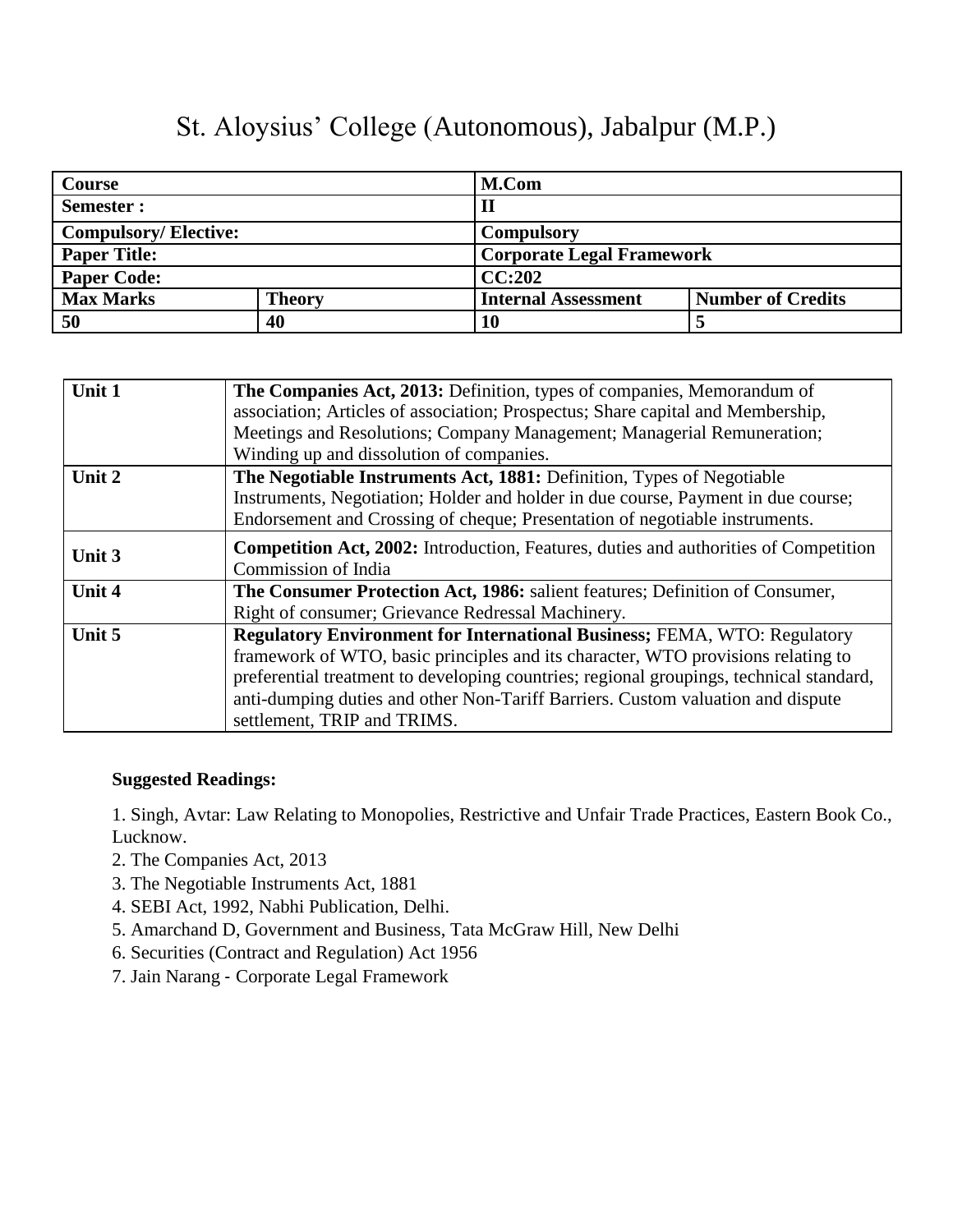| Course                      |               | M.Com                       |                          |
|-----------------------------|---------------|-----------------------------|--------------------------|
| Semester :                  |               | $\mathbf H$                 |                          |
| <b>Compulsory/Elective:</b> |               | <b>Compulsory</b>           |                          |
| <b>Paper Title:</b>         |               | <b>Statistical Analysis</b> |                          |
| <b>Paper Code:</b>          |               | CC:203                      |                          |
| <b>Max Marks</b>            | <b>Theory</b> | <b>Internal Assessment</b>  | <b>Number of Credits</b> |
| 50                          | 40            | 10                          |                          |

| Unit 1 | Theory of Probability - Probability Distributions, Binomial, Poisson and<br>Normal Distribution.                                                   |
|--------|----------------------------------------------------------------------------------------------------------------------------------------------------|
| Unit 2 | Theory of Sampling and Test of Signification.                                                                                                      |
| Unit 3 | Analysis of Variance (including one way and two way classification),<br>Chi-square Test.                                                           |
| Unit 4 | Interpolation and Extrapolation. Association of Attributes.                                                                                        |
| Unit 5 | Correlation: Partial & Multiple, Regression Analysis, Statistical Decision<br>Theory: Decision under Risk and Uncertainty, Decision Tree Analysis. |

- 1. Shukla & Sahai ‐ Advanced Statistical Analysis
- 2. Gupta C.B ‐ Advanced Statistical Analysis
- 3. Gupta B.N. ‐ Advanced Statistical Analysis
- 4. Elhance D.N ‐ Advanced Statistical Analysis
- 5. Pathak & Shashtri ‐ Advanced Statistical Analysis
- 6. Singh U.N ‐ Advanced Statistical Analysis
- 7. Nagar K.N ‐ Advanced Statistical Analysis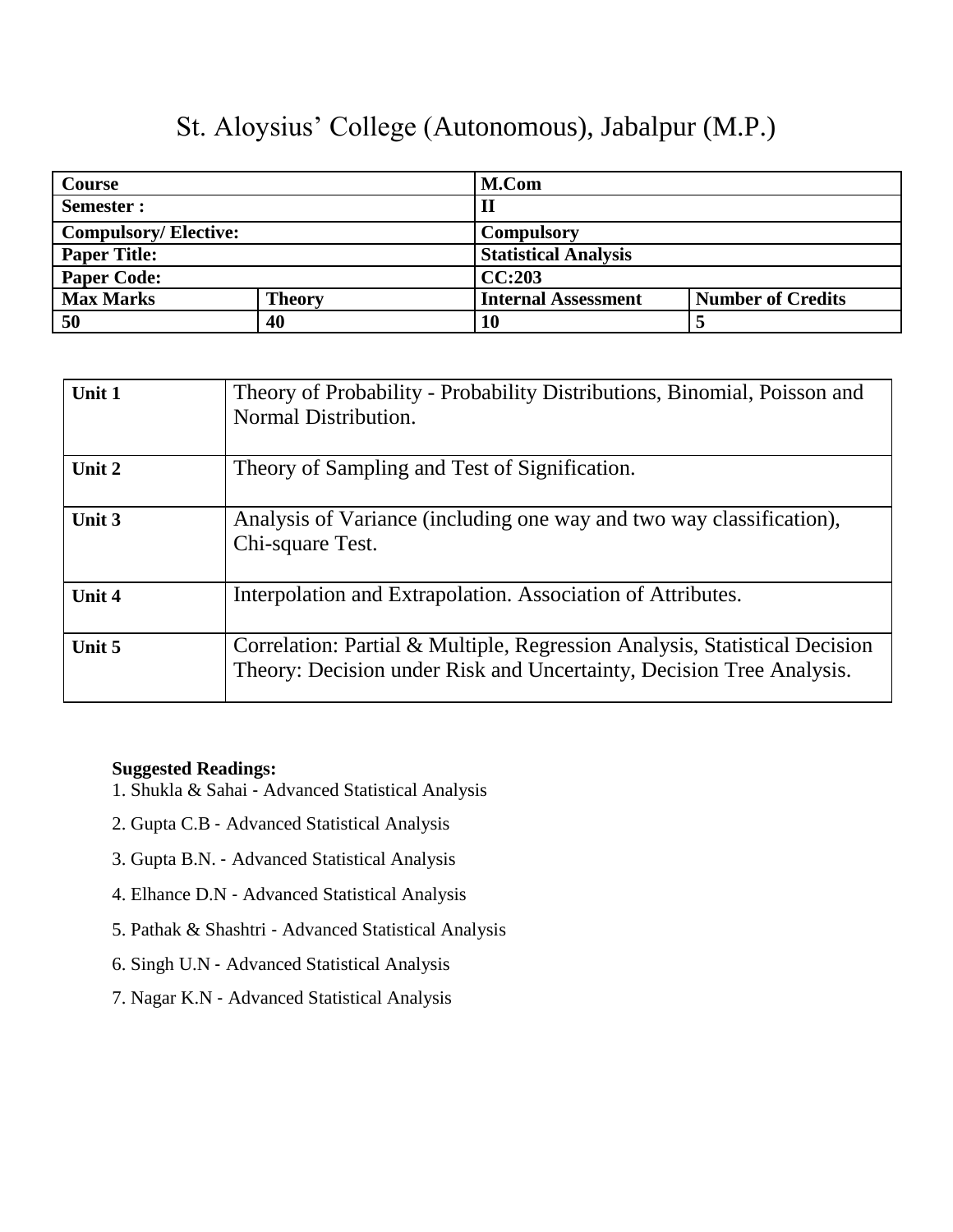| <b>Course</b>               |               | M.Com                      |                              |  |  |
|-----------------------------|---------------|----------------------------|------------------------------|--|--|
| Semester:                   |               | II                         |                              |  |  |
| <b>Compulsory/Elective:</b> |               | <b>Elective</b>            |                              |  |  |
| Group:                      |               | <b>FINANCE</b>             |                              |  |  |
| <b>Paper Title:</b>         |               |                            | <b>Investment Management</b> |  |  |
| <b>Paper Code:</b>          |               | <b>FE: 03</b>              |                              |  |  |
| <b>Max Marks</b>            | <b>Theory</b> | <b>Internal Assessment</b> | <b>Number of Credits</b>     |  |  |
| 50                          | 40            | 10                         |                              |  |  |

| Unit 1 | <b>Investment:</b> Nature and scope of investment analysis; Elements of      |  |  |
|--------|------------------------------------------------------------------------------|--|--|
|        | investment- return, risk and time elements; Objectives of investment;        |  |  |
|        | Security return and risk analysis; Measurement of return and risk;           |  |  |
|        | Approaches to investment analysis.                                           |  |  |
| Unit 2 | Types of Investments: Financial investments- securities and derivatives,     |  |  |
|        | deposits, tax-sheltered investments; Non-financial investment-real           |  |  |
|        | estate, gold and other types and their characteristics; Sources of financial |  |  |
|        | information.                                                                 |  |  |
| Unit 3 | Fundamental Analysis: Economics analysis, Industry analysis and              |  |  |
|        | company analysis.                                                            |  |  |
|        | <b>Technical Analysis:</b> Various prices and volume indicators, indices and |  |  |
|        | moving averages; Interpretation of various types of trends and indices.      |  |  |
| Unit 4 | Stock exchange in India: BSE, NSE, O.T.S.C., Interconnection of stock        |  |  |
|        | exchange in India, Stock Indices and their computation. SEBI - their         |  |  |
|        | powers and functions.                                                        |  |  |
| Unit 5 | Valuation of Fixed Income Securities: Bonds, debentures, preference          |  |  |
|        | shares, and convertible securities.                                          |  |  |
|        | <b>Valuation of Variable Income Securities:</b> Equity shares.               |  |  |

#### **Suggested Readings:**

1. Prasanna Chandra- Investment analysis and portfolio management. (Tata Mcgraw Hill)

2. Donald E. Fisher and Ronald J. Jordan, Securities Analysis and Portfolio Management, Prentice Hall, New Delhi.

3. Sourain, Harry. , Investment Management, Prentice Hall of India.

4. Francis and Archer, Portfolio Management, Prentice Hall of India.

5. Gupta L.C., Stock Exchange Trading in India: Prentice Hall of India.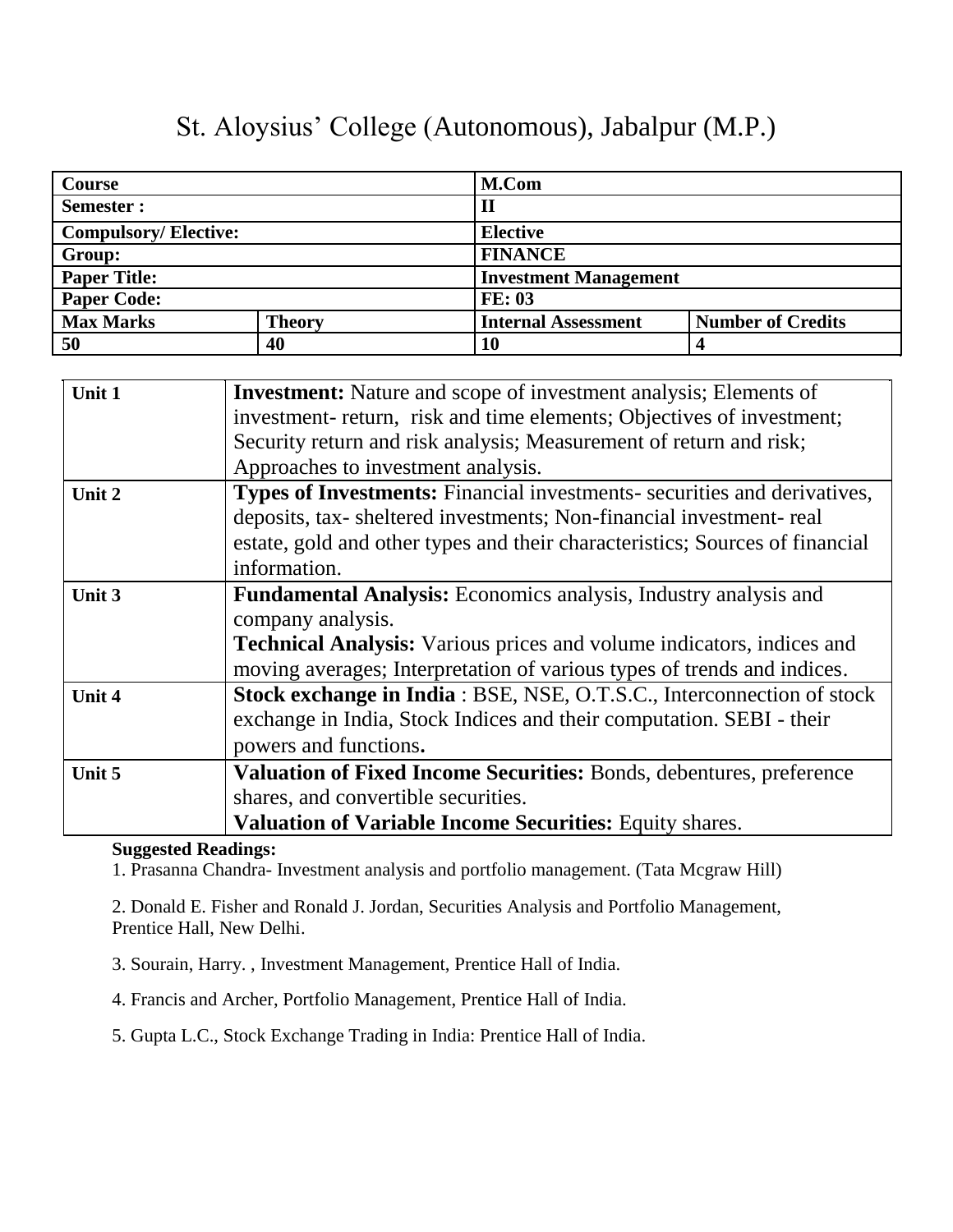| <b>Course</b>               |               | M.Com                                                  |
|-----------------------------|---------------|--------------------------------------------------------|
| Semester :                  |               | $\mathbf H$                                            |
| <b>Compulsory/Elective:</b> |               | <b>Elective</b>                                        |
| Group:                      |               | <b>FINANCE</b>                                         |
| <b>Paper Title:</b>         |               | <b>Project Planning and Management</b>                 |
| <b>Paper Code:</b>          |               | <b>FE: 04</b>                                          |
| <b>Max Marks</b>            | <b>Theory</b> | <b>Number of Credits</b><br><b>Internal Assessment</b> |
| 50                          | 40            | 10                                                     |

| Unit 1 | Project: Meaning, Characteristics and steps, Project Life Cycle, Causes of  |
|--------|-----------------------------------------------------------------------------|
|        | Project Failure. Classification of Project, Project Identification, Sources |
|        | of Project Ideas, Considerations for Initial Selection of Projects          |
| Unit 2 | Project Formulation: Pre-feasibility Study, Project Feasibility Analysis:   |
|        | Market Analysis, Technical Analysis, Financial Analysis, Economic           |
|        | Analysis.                                                                   |
| Unit 3 | Project Finance: Direct Financial Assistance, Bridge Loans, Specific        |
|        | Assistance Scheme of Financial Institutions. Project Organization           |
|        | Structure, Role, Qualities and Functions of Project Manager, Rights and     |
|        | Responsibilities of a project manager.                                      |
| Unit 4 | Project Implementation: Pre-requisites for successful Implementation.       |
|        | Project Management Systems; Characteristics, Necessity, Project             |
|        | Management Information System.                                              |
| Unit 5 | Project Audit: Ex-post Project Evaluation, Human aspect of Project          |
|        | Management, Environment Appraisal of Projects (a brief review).             |

Suggested Readings:

- 1. N.P. Agarwal ‐ Project Planning & Management
- 2. Prasanna Chand ‐ Project Planning & Management
- 3. Chowdhri S.C ‐ Project Planning & Management
- 4. Singh Narendra ‐ Project Planning & Management

5ण अग्रवाल सिंह व मिश्रा – परियोजना नियोजन, रमेश बुक डिपो जयपुर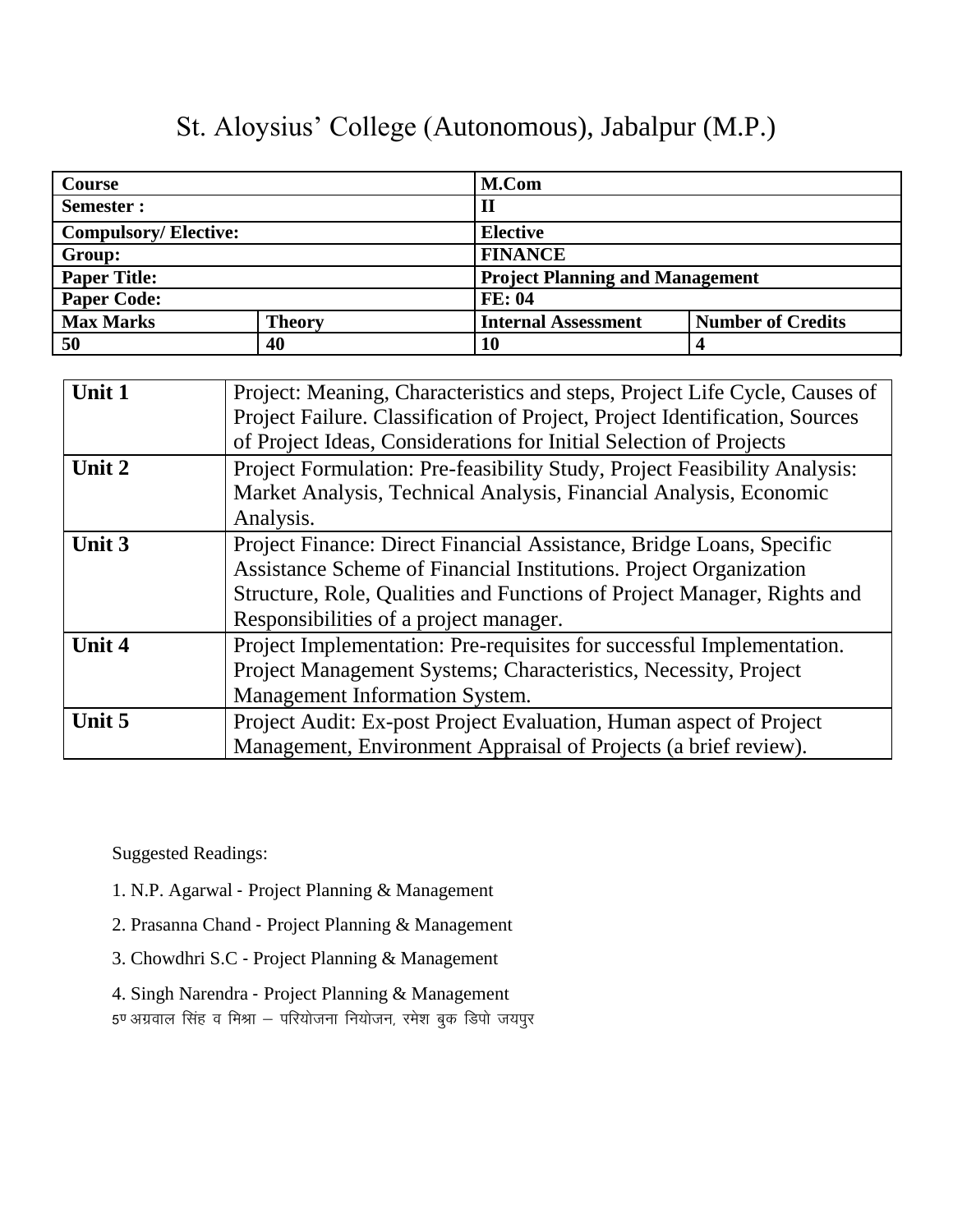| <b>Course</b>               |               | M.Com                      |                          |  |  |
|-----------------------------|---------------|----------------------------|--------------------------|--|--|
| Semester:                   |               | $\mathbf H$                |                          |  |  |
| <b>Compulsory/Elective:</b> |               | <b>Elective</b>            |                          |  |  |
| Group:                      |               | <b>MARKETING</b>           |                          |  |  |
| <b>Paper Title:</b>         |               | <b>Consumer Behaviour</b>  |                          |  |  |
| <b>Paper Code:</b>          |               | <b>ME: 03</b>              |                          |  |  |
| <b>Max Marks</b>            | <b>Theory</b> | <b>Internal Assessment</b> | <b>Number of Credits</b> |  |  |
| 50                          | 40            | 10                         |                          |  |  |

| Unit 1        | Introduction: Meaning and Significance of Consumer Behaviour,               |
|---------------|-----------------------------------------------------------------------------|
|               | Determinants of consumer behaviour, Consumer behaviour Vs. Buyers           |
|               | Behaviour, Consumer Buying Process and Consumer Movements in                |
|               | India.                                                                      |
| Unit 2        | Organisational Buying Behaviour and Consumer, Research:                     |
|               | Characteristics and Process of organizational, Buying Behaviour,            |
|               | Determinants of organizational buying behaviour. History of consumer        |
|               | research and Consumer Research Process.                                     |
| Unit 3        | Consumer Needs and Motivations: Meaning of Motivation, Needs and            |
|               | Goals, Dynamic nature of consumer motivation, Types and systems of          |
|               | consumer needs, Measurement of Motives and Development of                   |
|               | <b>Motivational Research.</b>                                               |
| <b>Unit 4</b> | Personality & Consumer Behaviour: Concept of Personality, Theories of       |
|               | Personality, Personality and understanding consumer Diversity, Self and     |
|               | self-images.                                                                |
| Unit 5        | Social Class and Consumer Behaviour: Meaning of Social Class,               |
|               | Measurement of Social Class, Lifestyle profiles of the social class, Social |
|               | class Mobility, Affluent and Non-affluent Consumer, Selected consumer       |
|               | behaviour applications in social class.                                     |

- 1. Philip Kotler , Marketing Management
- 1. Schiffman, L.G. and Kanuk, L.L., Consumer Behavior, PHI
- 2. Loudon, D. and Bitta, D., Consumer Behaviour Tata Mc Graw Hill
- 3. Assael, H., Consumer Behaviour in Action, Cengage Learning
- 4. Blackwell, R.D., Miniard, P.W. and Engel, J.F.Consumer Behaviour, Thomson Learning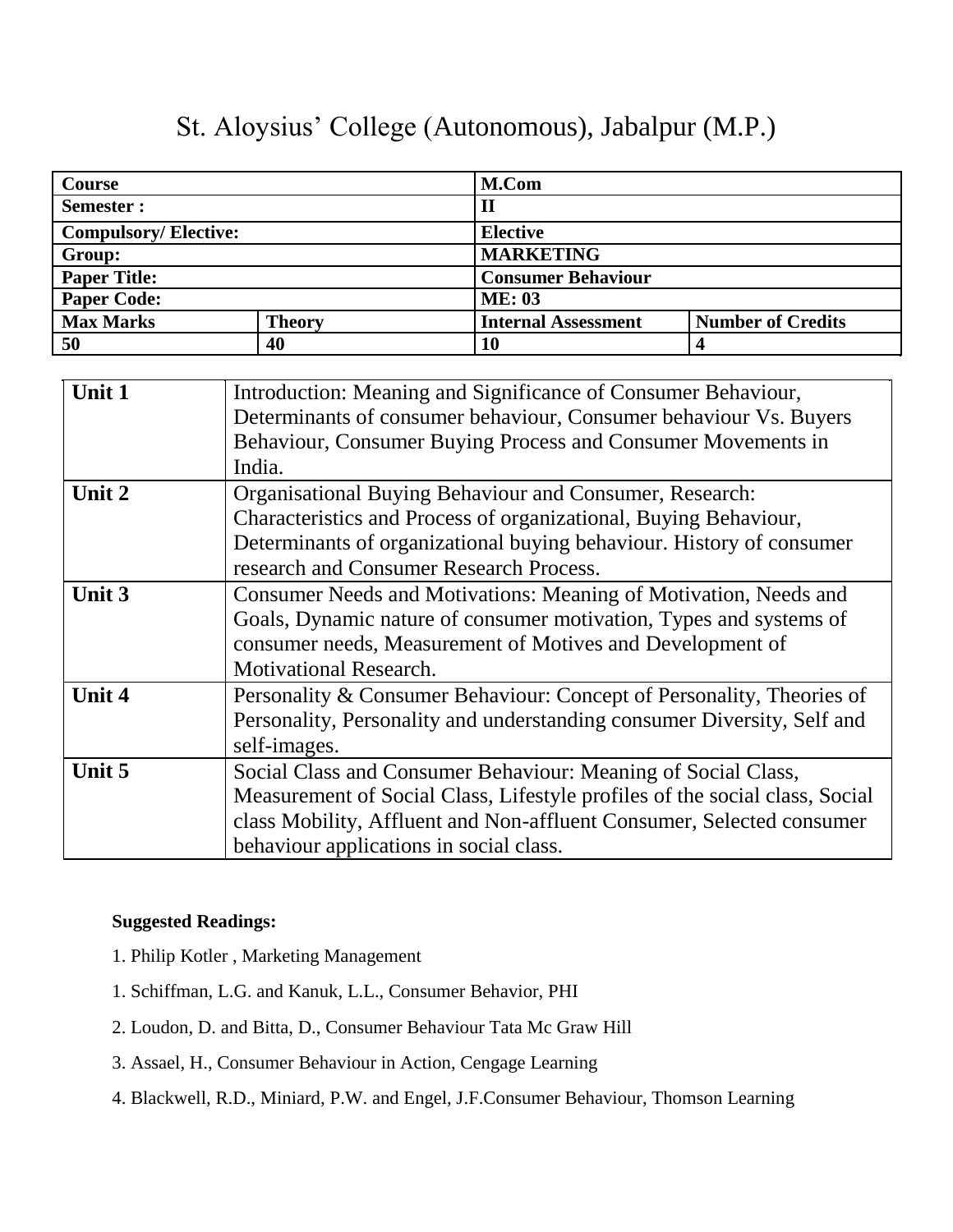| <b>Course</b>               |               | M.Com                      |                          |  |  |
|-----------------------------|---------------|----------------------------|--------------------------|--|--|
| Semester:                   |               | $\mathbf{I}$               |                          |  |  |
| <b>Compulsory/Elective:</b> |               | <b>Elective</b>            |                          |  |  |
| Group:                      |               | <b>MARKETING</b>           |                          |  |  |
| <b>Paper Title:</b>         |               | <b>Strategic Marketing</b> |                          |  |  |
| <b>Paper Code:</b>          |               | <b>ME: 04</b>              |                          |  |  |
| <b>Max Marks</b>            | <b>Theory</b> | <b>Internal Assessment</b> | <b>Number of Credits</b> |  |  |
| 50                          | 40            | 10                         |                          |  |  |

| Unit 1 | <b>Marketing Strategy and its Dimensions:</b> Concept of marketing strategy;  |
|--------|-------------------------------------------------------------------------------|
|        | Strategy content and process perspective; Marketing strategy-Performance      |
|        | relationship; Sustainable competitive advantage; Competitive marketing        |
|        | behavior; Comparative advantage theory of competition.                        |
| Unit 2 | <b>Emerging markets strategies;</b> Rural marketing as a strategy; Concept of |
|        | bottom of the pyramid marketing; Cause-related marketing; Green               |
|        | marketing strategy.                                                           |
|        | <b>Market Orientation:</b> Market driven organizations; Market orientation-   |
|        | Concept and its linkages with performance, Different schools of thought;      |
|        | Internal market orientation; First mover advantage–Merits and demerits.       |
| Unit 3 | Customer Relationship: Customer relationship strategy–Role of trust,          |
|        | commitment and loyalty; Metrics for customer relationship marketing.          |
| Unit 4 | <b>Marketing: Marketing Capabilities And Investment: Return on marketing</b>  |
|        | investment; Brand marketing; Customer equity and brand equity; Customer       |
|        | engagement; Customer lifetime value (CLV); Customer referral value (CRV);     |
|        | Customer profitability analysis; Marketing analytics; Marketing capabilities. |
| Unit 5 | <b>Emerging Issues In Strategic Marketing: Service dominant logic of</b>      |
|        | marketing; Co-creation of value; Co-opting customer competence; Concept of    |
|        | service innovation; Convergence marketing; Viral marketing; Social media      |
|        | marketing; Interactive marketing; Service-profit chain; Marketing strategies  |
|        | for Internet, mobile, telephone, debit/ credit card services                  |

- 1. Business policy and Strategic Management: Azar Kazmi
- 2. Strategic marketing: David W. Cravens, Nigel F. Piercy
- 3. Marketing Strategy, TMH Ed. Boyd Walker, Mullins Larrec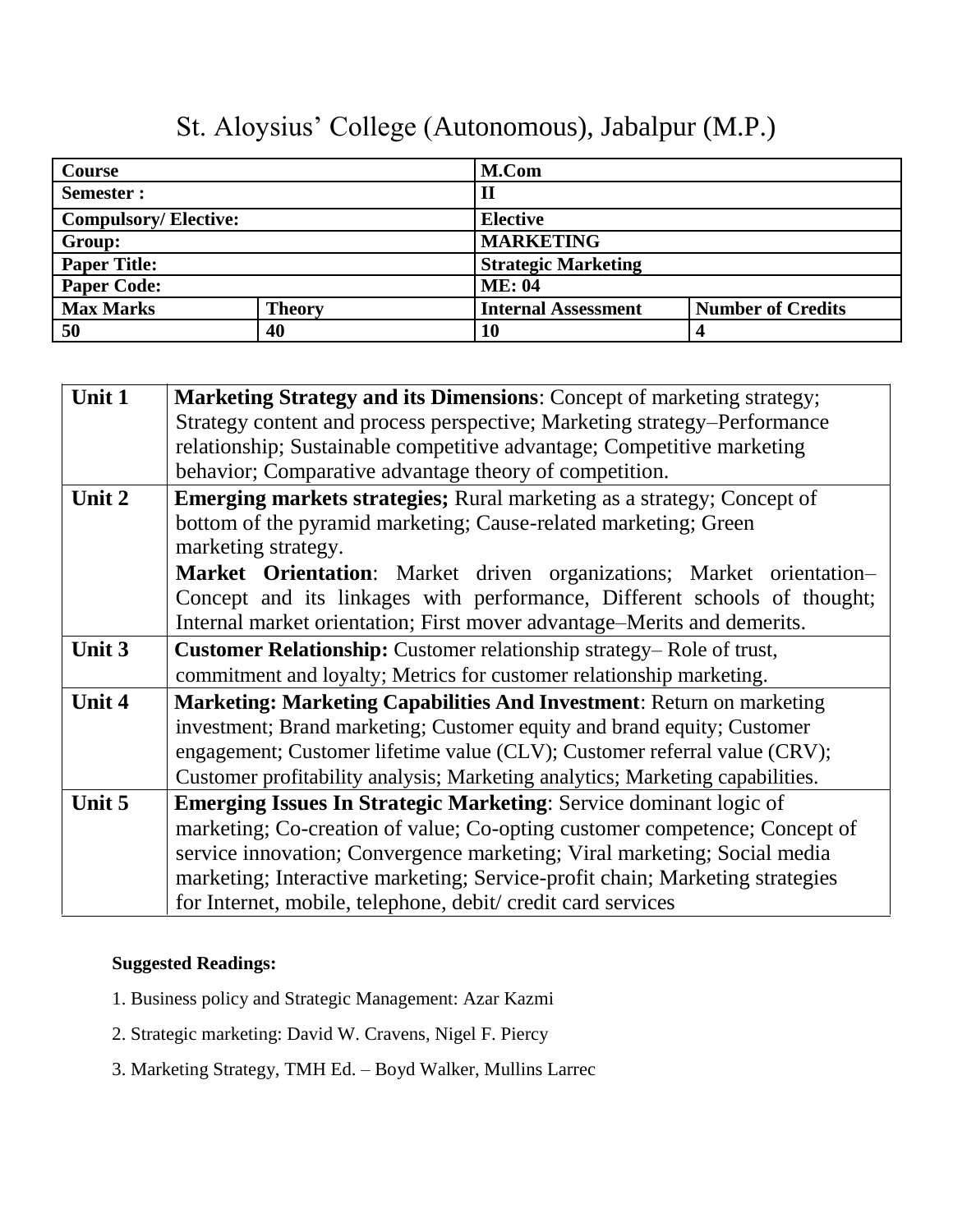| <b>Class</b>        | M.Com                           |
|---------------------|---------------------------------|
| Semester            | Second                          |
| Subject             | <b>Tax Procedure</b>            |
| Title of Paper      | Income Tax Procedure & practice |
| Compulsory/Optional | (Optional)<br>Paper-I           |
| Minimum Marks       | 40                              |

**Course Outcome:** The course will provide practical knowledge of income tax and will enable application of various provisions of income tax act for tax calculation. Upon the successful completion of this course, students will be equipped with the concepts of income tax laws in India and will be able to file Income Tax Returns.

| <b>Unit-I</b> | Set-off & carry forward of losses, Clubbing of Income. Deduction from    |
|---------------|--------------------------------------------------------------------------|
|               | Gross Total Income. compulsory obligation gets Permanent Account         |
|               | Number(PAN),                                                             |
| Unit-II       | Computation of Total Income of Individual and Tax Liability of           |
|               | Individual. Assessment of Hindu Undivided Family and Tax liability of    |
|               | HUF, Provisions and practical problems.                                  |
| Unit-III      | Assessment of Partnership Firm and Tax liability of Firm, Provisions     |
|               | and practical problems. Assessment of Company, Minimum Alternative       |
|               | Tax (MAT) & calculation of Tax liability of company and tax on           |
|               | Dividend.                                                                |
| Unit-IV       | Assessment of Co-operative society & calculation of Tax liability of co- |
|               | operative Society, Deduction of Tax at Source, Advance Payment of        |
|               | Tax. Provisions and rules relating to preparation of ITR, prescribed     |
|               | returns forms and furnishing in case of various categories of assesses.  |
|               | Filling and Filing of ITR Forms, Electronic forms                        |
| Unit-V        | Tax Procedure of Assessment, Income Tax Administration. Tax              |
|               | Recovery and Refund, Appeal and Revision, Penalties and Prosecution      |

#### **Suggested Readings:**

.

1. Shripal Saklecha & Anit Saklecha- -Income Tax Procedure & Practice (Satish Printers and Publishers)

2. Dr R K Jain- Income Tax Procedure & Practice (SBPD Publication)